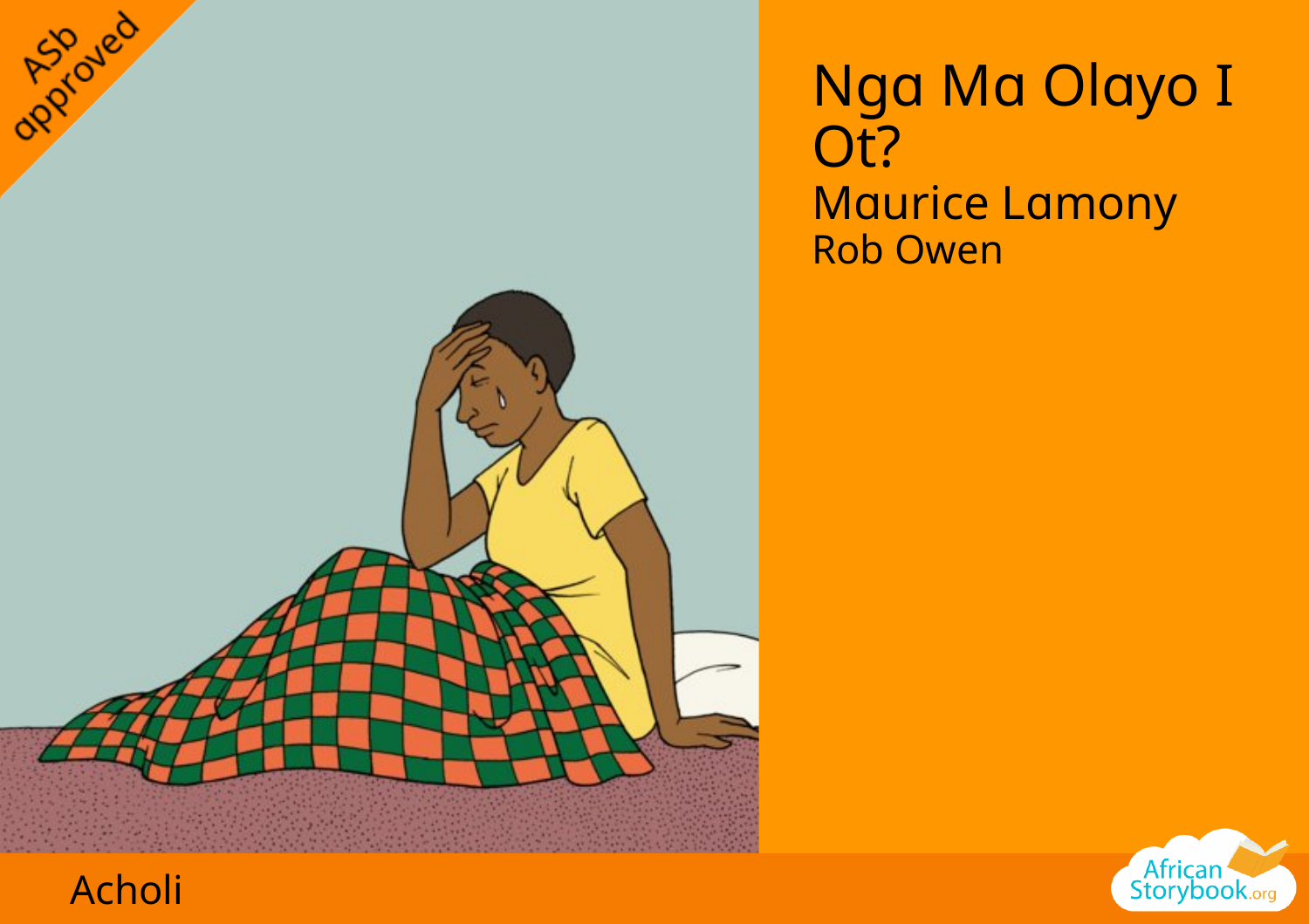

## Dye woo mukene dak oromo, piny col adada.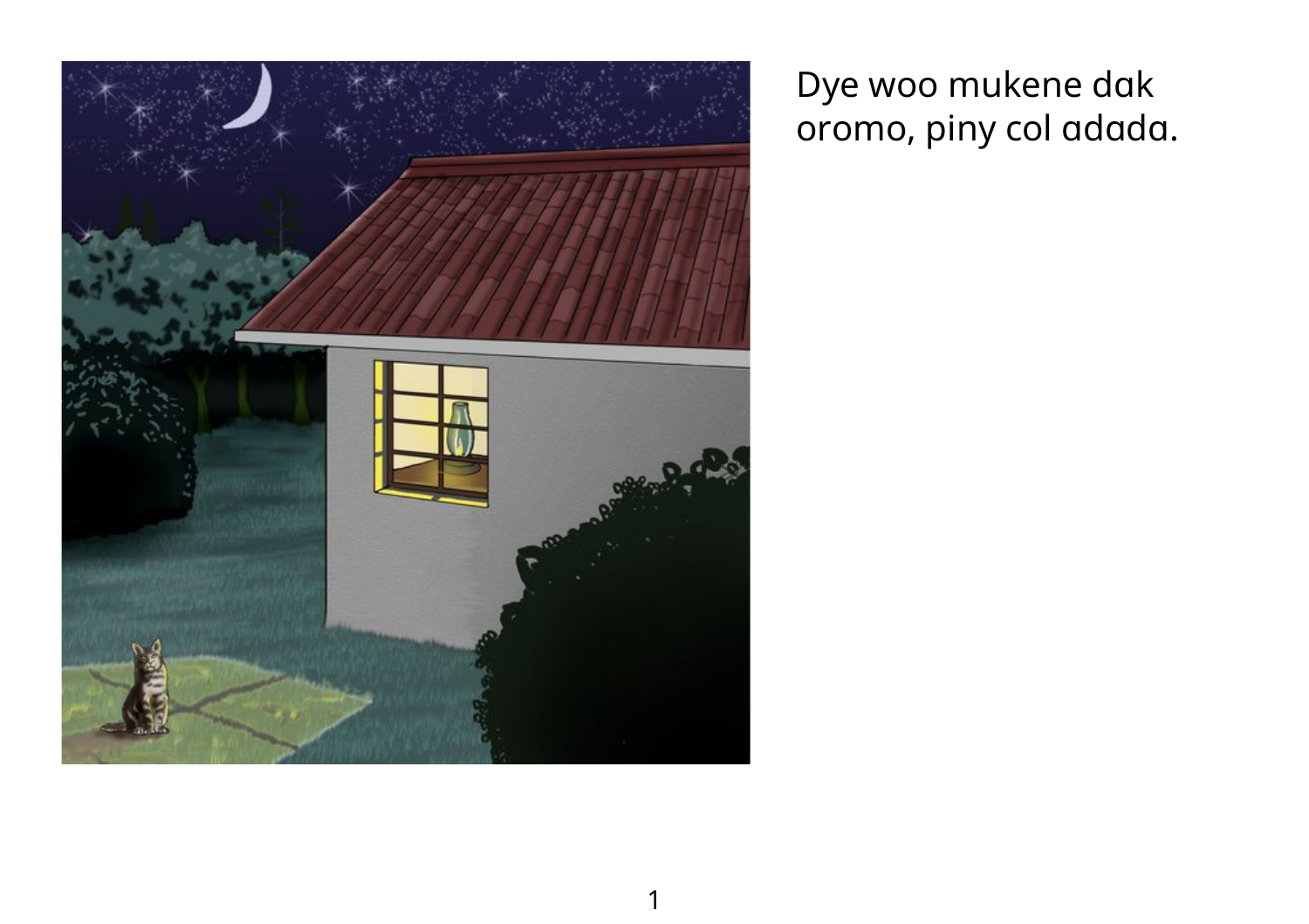

inge cam, wa ceto ka butu wan ki lamera Anna.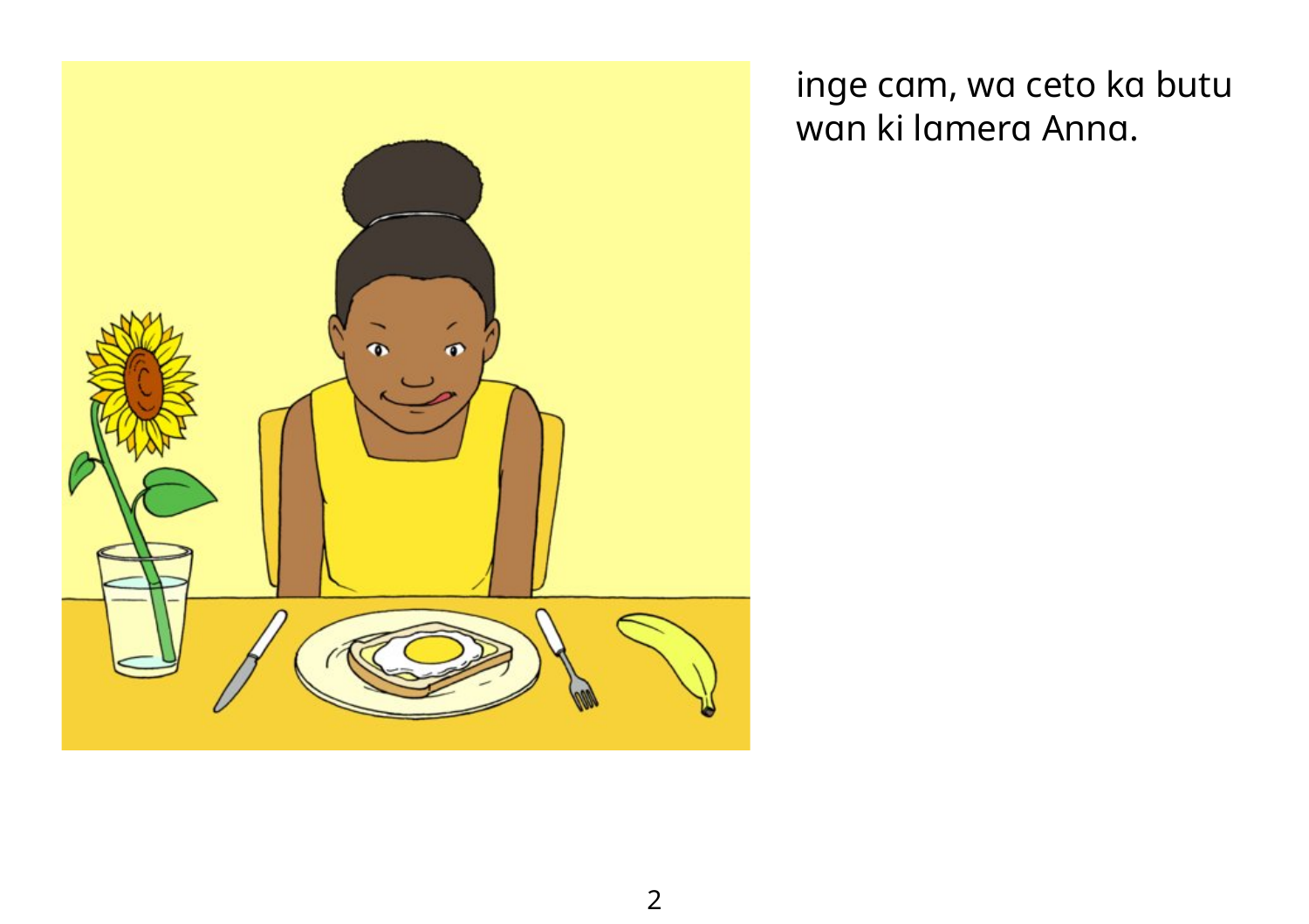

Abutu ma alwoo pyen an alayo jwii.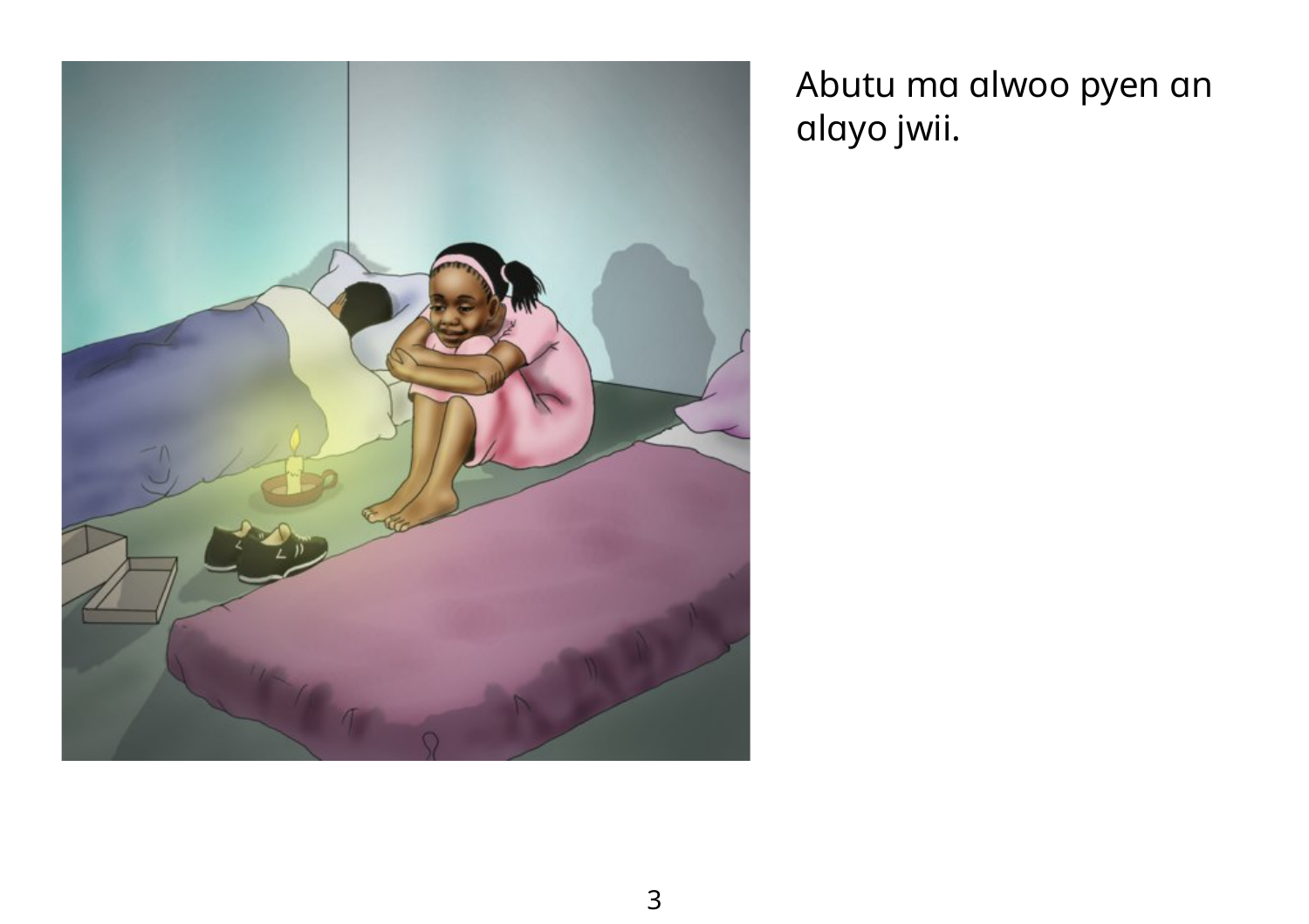

Jwii ka abedo ka lek, kuma tugi poo ci a aa malo no dong a layo ko.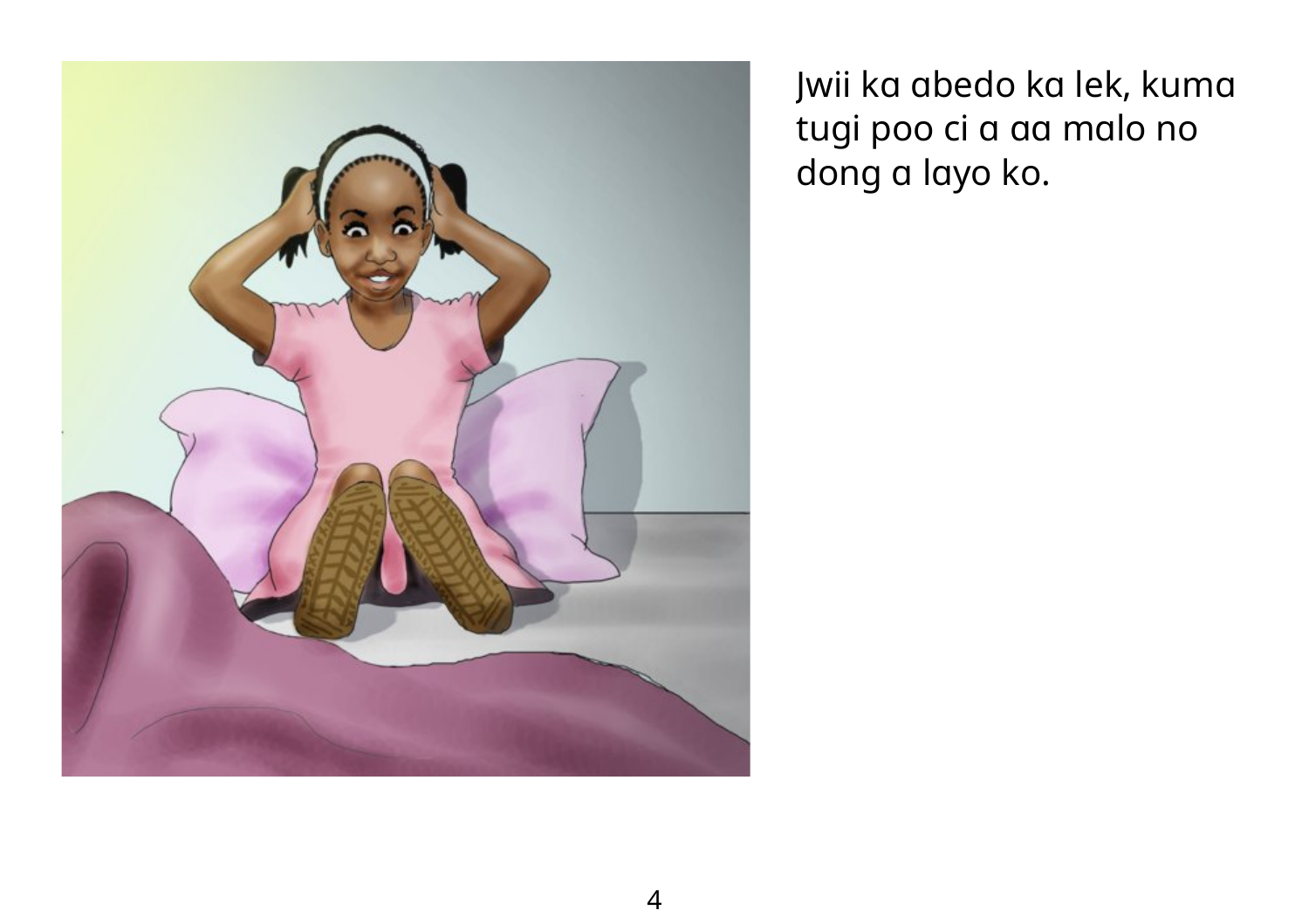

Aruune aloko kabutu na oo ki pa Anna ma no lyet dak pe odyak ni.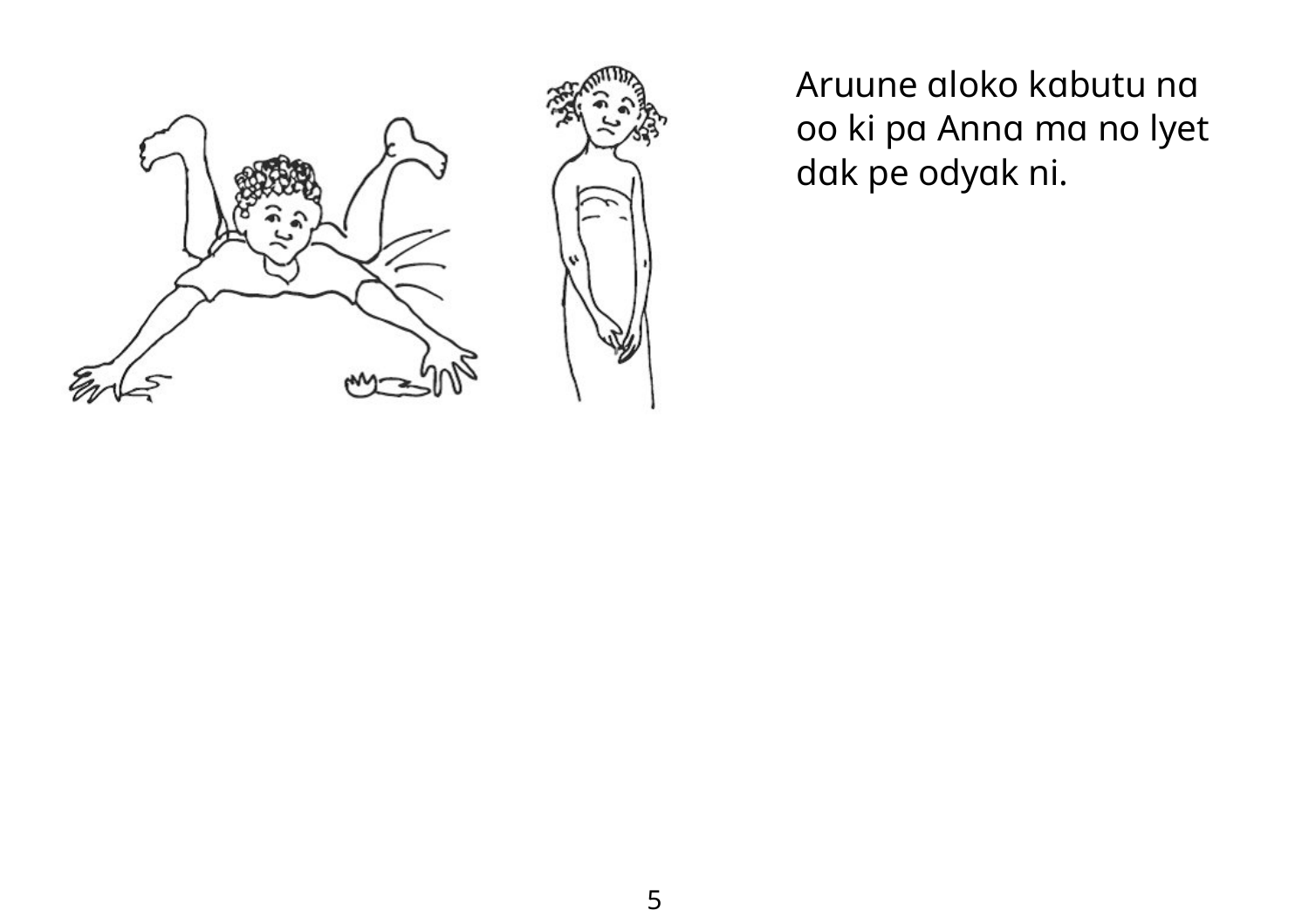

ka piny oruu, an aye akwongo coo. Aweko Anna iwi kabutu.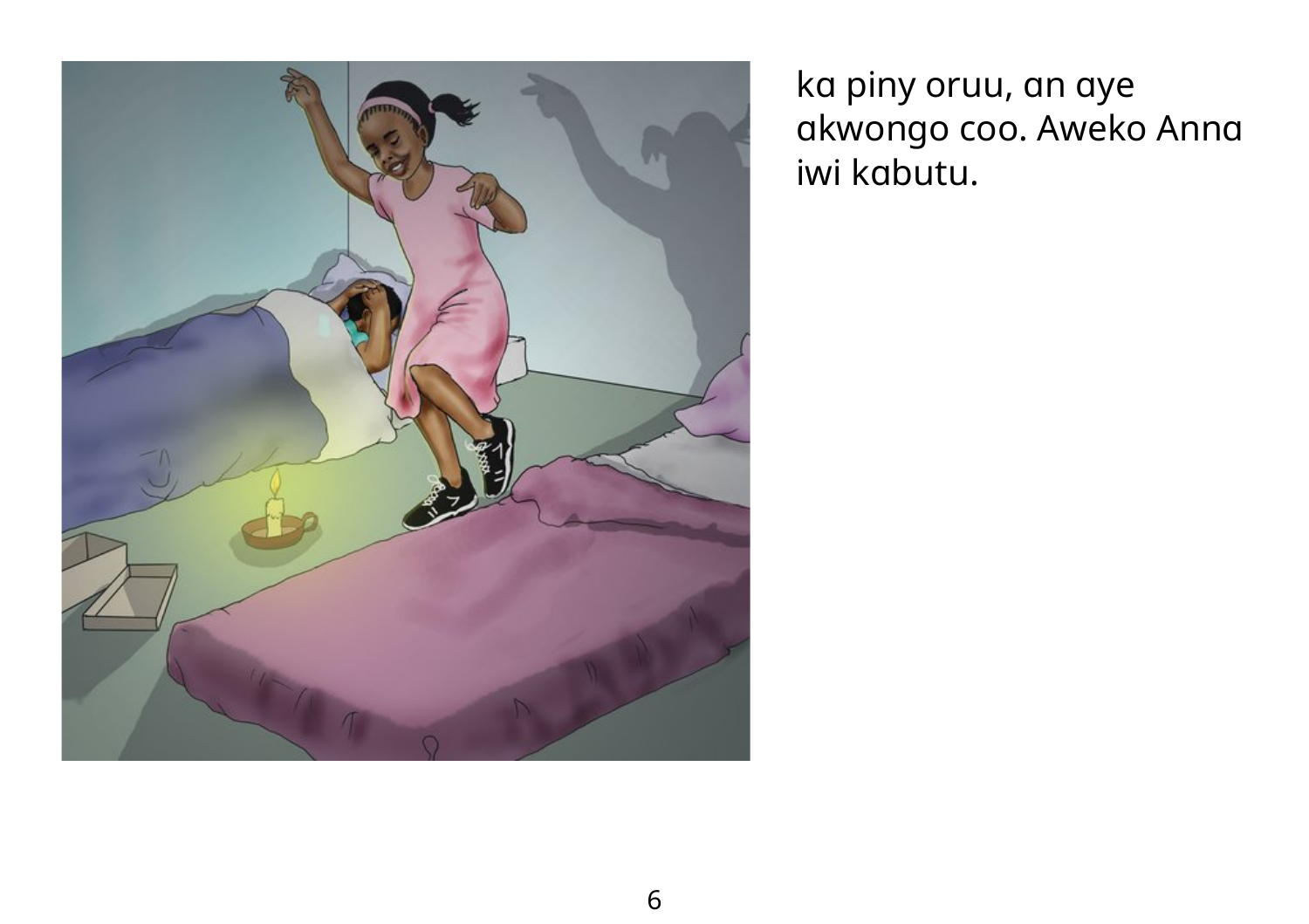

Ka mama openyo ni anga ma odyako kabutu, adange ni Anna.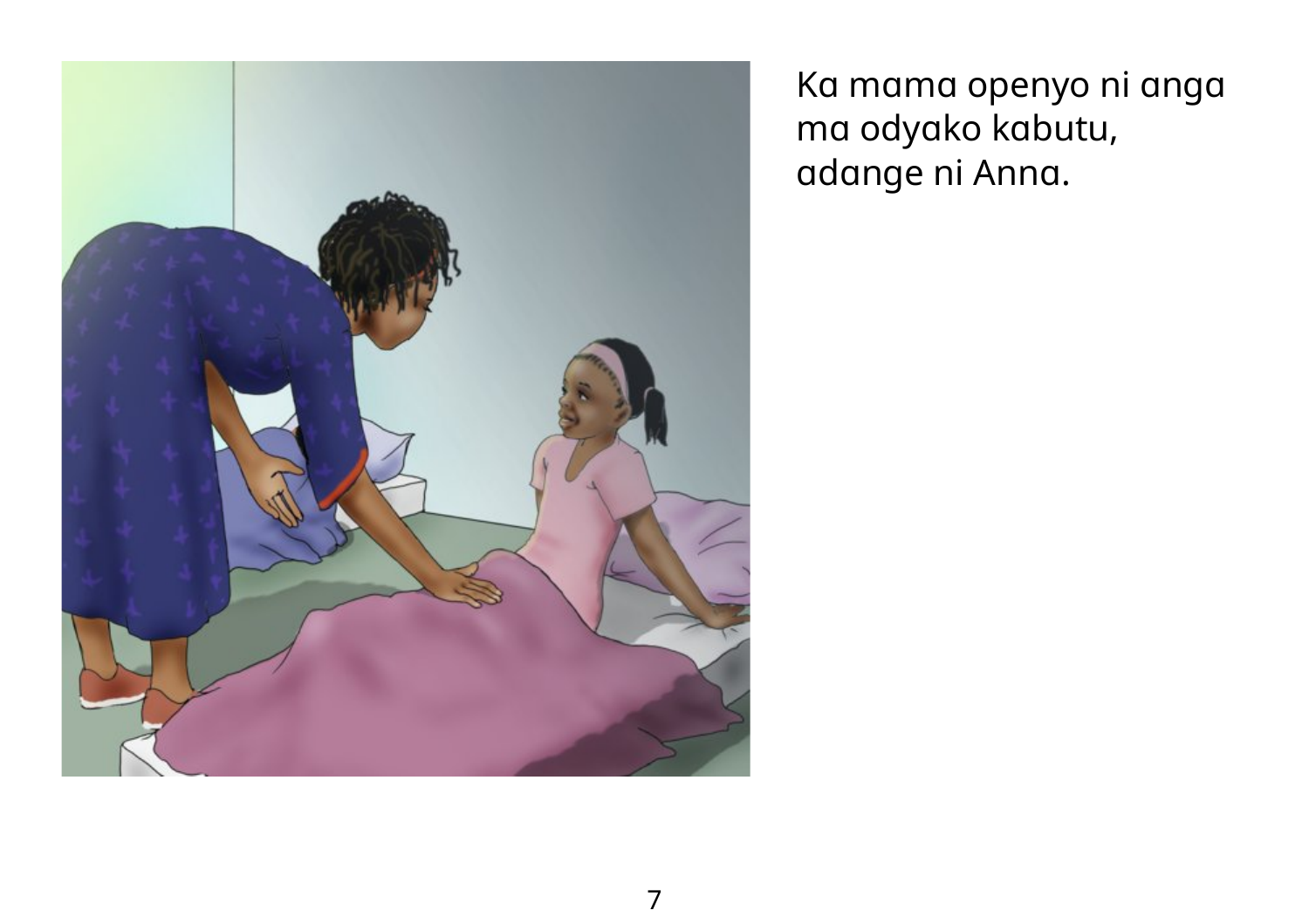

Ci orwoo ne mama oribu kabutu gin ki Anna.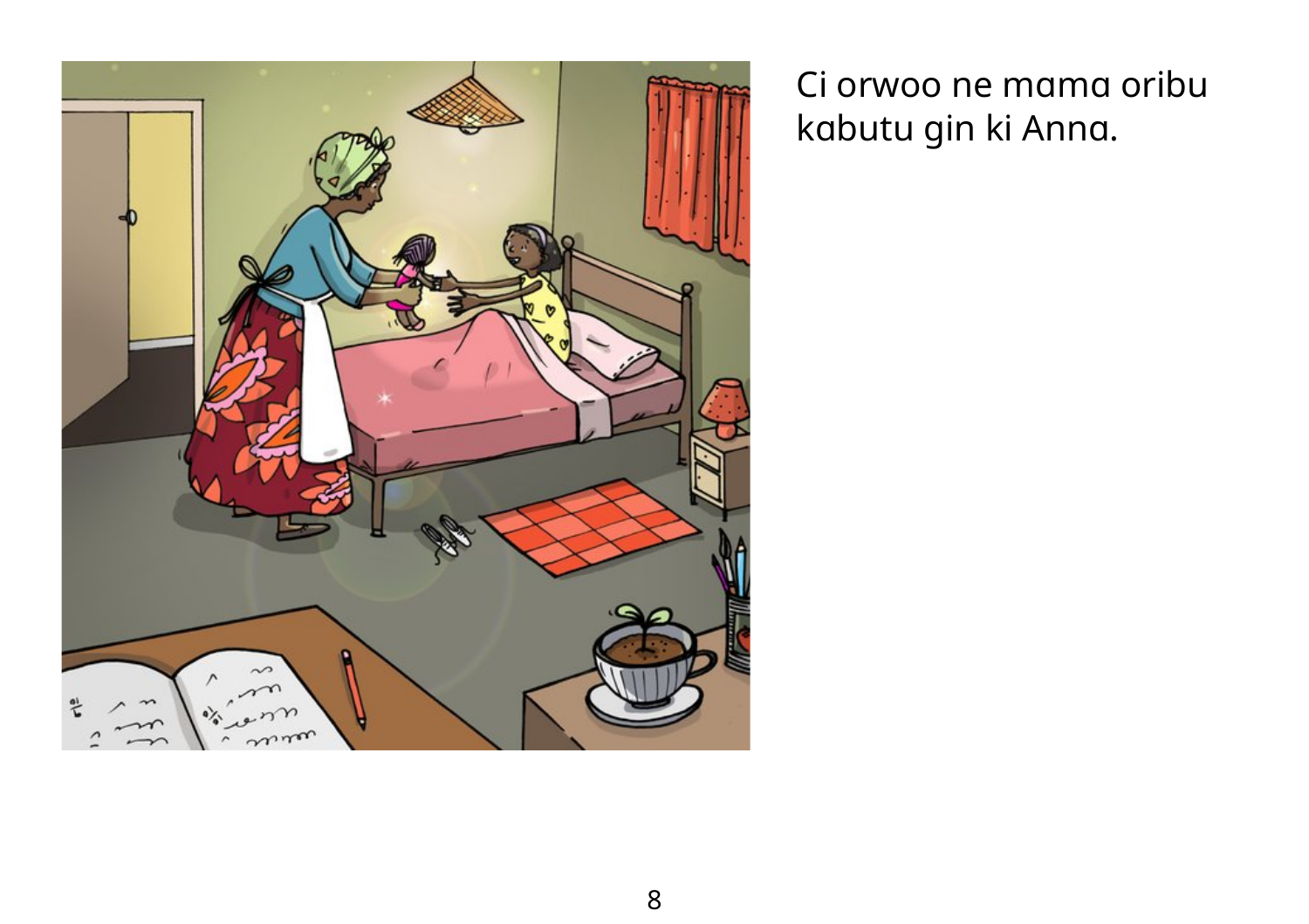

Ki gum marac, gini dak onwoo ne ento ngat moo ma aromo no lako ne iwiye dong peke.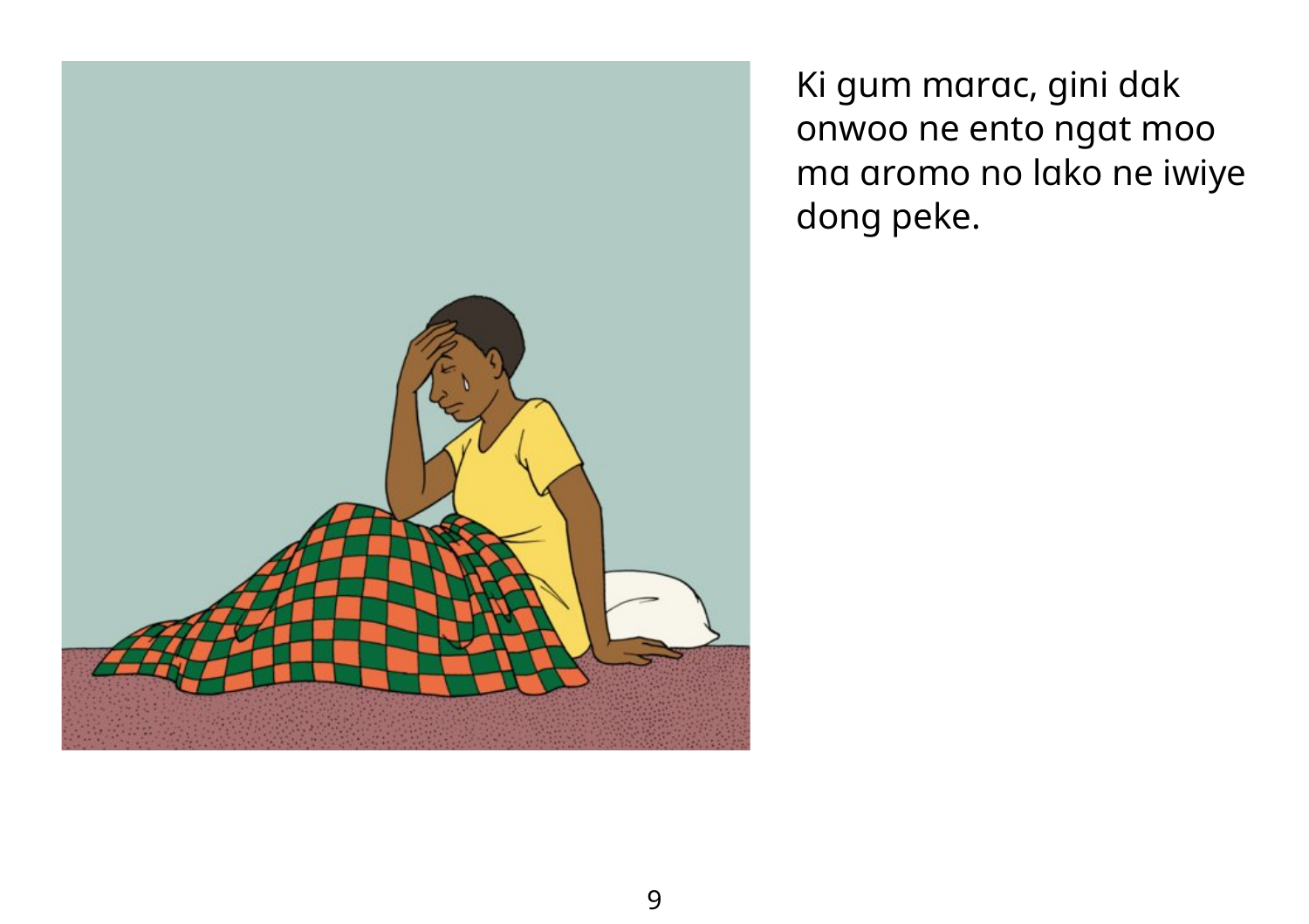

Mama otugi nyang cut ni Anna kara pe layo i ot, an aye alayo i ot.